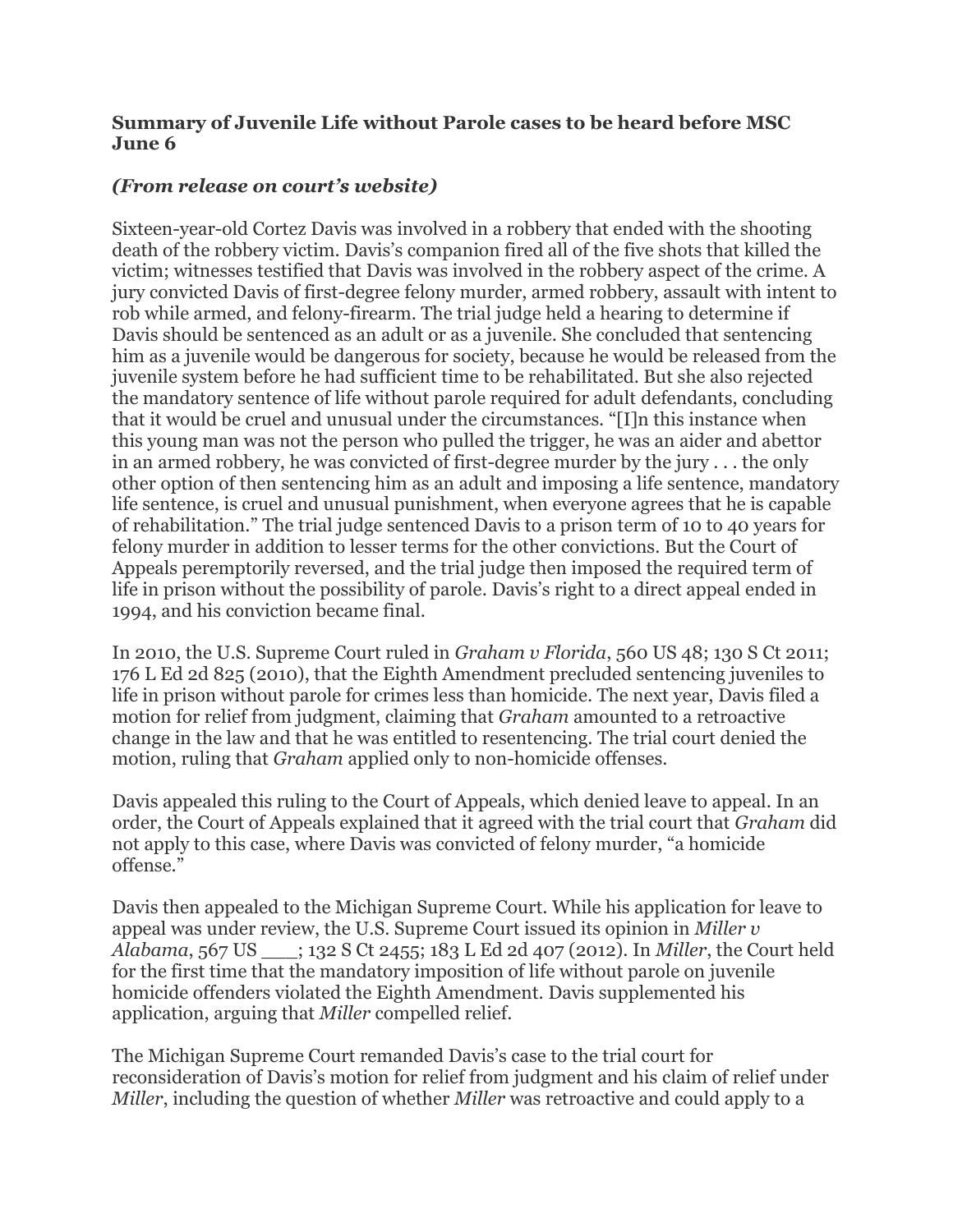case, like Davis's, where the direct appeal had concluded and the conviction was final. Before the trial court acted, the Court of Appeals released its opinion in *People v Carp*, 298 Mich App 472 (2012), holding that *Miller* did not apply retroactively. But the trial court determined that *Carp* did not apply to this situation, and ruled that Davis should be resentenced under *Miller*.

The prosecutor appealed. In a peremptory order, the Court of Appeals reversed the trial court's decision to resentence Davis: "In *People v Carp*, . . . this Court held that *Miller* is not to be applied retroactively to those cases on collateral review. The *Carp* decision has precedential effect under the rule of stare decisis, and the circuit court is required to follow published decisions from this Court."

Davis appealed. Among other arguments, Davis contended that there is a categorical ban on life-without-parole sentences for juveniles who were convicted of felony murder but who were not the actual shooters. Davis noted that, in *Graham*, the United States Supreme Court recognized that "defendants who do not kill, intend to kill, or foresee that life will be taken are categorically less deserving of the most serious forms of punishment than are murderers . . . . It follows that, when compared to an adult murderer, a juvenile offender who did not kill or intend to kill has a twice diminished moral culpability."

On November 6, 2013, the Michigan Supreme Court granted leave to appeal "limited to the issues: (1) whether the prohibition against 'cruel and unusual punishments' found in the Eighth Amendment to the United States Constitution, and/or the prohibition against 'cruel or unusual punishment' found in Const 1963, art 1, § 16, categorically bar the imposition of a life without parole sentence on a defendant under the age of 18 convicted of first-degree murder for having aided and abetted the commission of a felony murder; and (2) if such a categorical bar exists, whether it applies retroactively, under federal or state law, to cases that have become final after the expiration of the period for direct review. See *Teague v Lane*, 489 US 288; 109 S Ct 1060; 103 L Ed 2d 334 (1989); *People v Maxson*, 482 Mich 385 (2008)."

## **Summary**

On May 31, 2006, 15-year-old Raymond Carp helped his 22-year-old half-brother, Brandon Gorecki, murder May Ann McNeely. Evidence showed that Carp threw a mug at McNeely, handed Gorecki a knife when he asked for one, and pulled the window blinds closed while Gorecki stabbed McNeely to death. Afterwards, Gorecki stole items from McNeely's home.

Carp was arrested and tried as an adult. He was convicted of first-degree murder, armed robbery, and larceny, and sentenced to mandatory life in prison without parole for the murder conviction. Carp appealed his convictions, but the Court of Appeals affirmed in 2008, and the Supreme Court denied leave to appeal in 2009.

Carp then filed a motion for relief from judgment in 2010. The Court of Appeals initially denied leave to appeal, but then granted leave to appeal in 2012 after the U.S. Supreme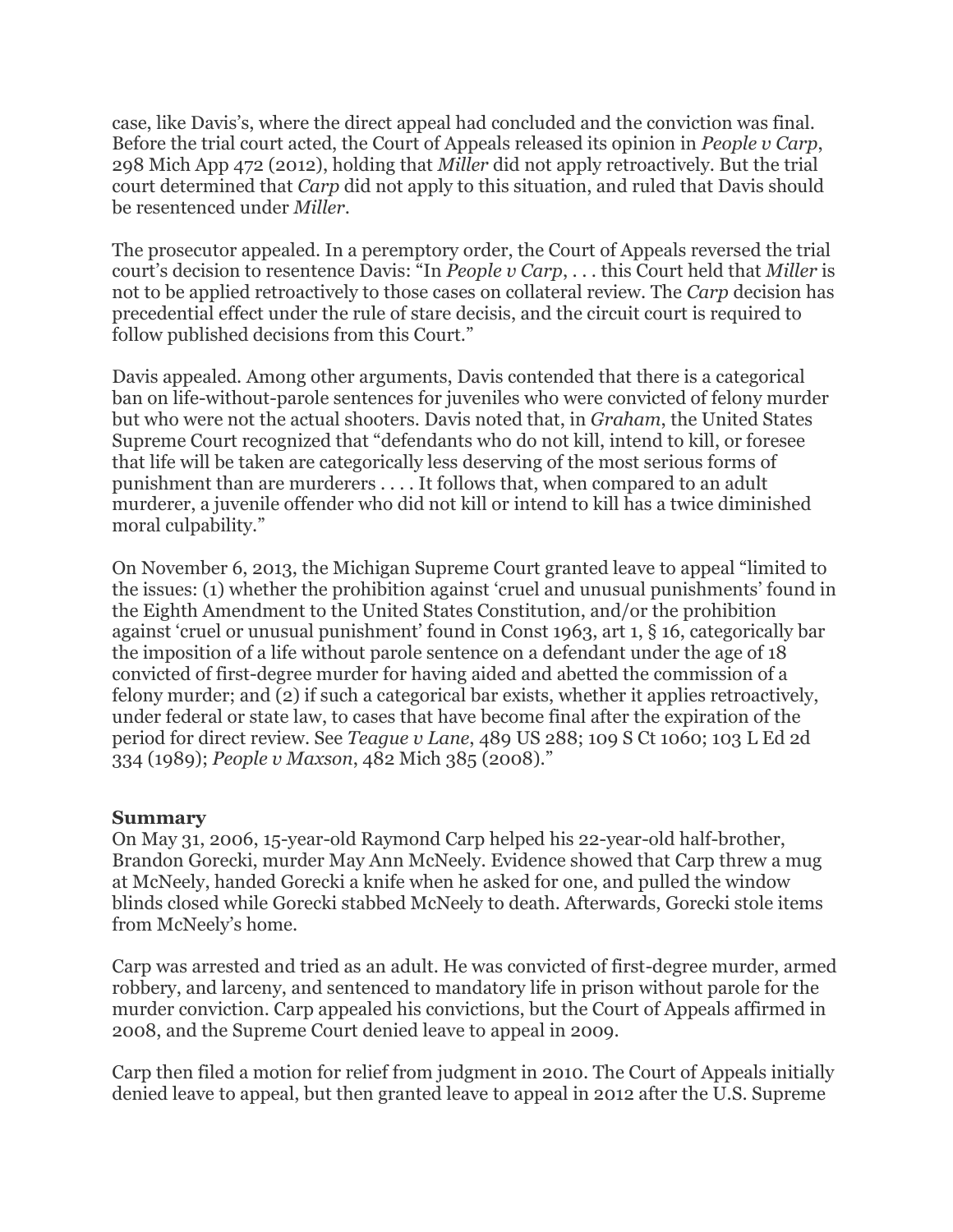Court issued its opinion in *Miller v Alabama*, 567 US \_\_\_; 132 S Ct 2455; 183 L Ed 2d 407 (2012). The *Miller* Court held, for the first time, that mandatory life without parole for juvenile homicide offenders violated the Eighth Amendment. A sentencing court must take into account "how children are different, and how those differences counsel against irrevocably sentencing them to a lifetime in prison," the *Miller* Court held. "[A] judge or jury must have the opportunity to consider mitigating circumstances before imposing the harshest of possible penalties for juveniles. By requiring that all children convicted of homicide receive lifetime incarceration without possibility of parole, regardless of their age and age-related characteristics and the nature of their crimes, the mandatory sentencing schemes before us violate this principle of proportionality, and so the Eighth Amendment's ban on cruel and unusual punishment."

In Carp's case, the Michigan Court of Appeals started with the dispositive question of whether *Miller* would apply retroactively to those cases where the defendant's direct appeal had already concluded. Because Carp's appeal ended in 2009, and his conviction was finalized at that time, he could only obtain relief under *Miller* if that case applied retroactively. The Court of Appeals considered first whether Miller was retroactive under federal law, applying the test set forth in *Teague v Lane*, 489 US 288; 109 S Ct 1060; 103 L Ed 2d 334 (1989). The panel held that *Miller* established a new rule that was procedural in nature; under *Teague*, unless such a rule is a "watershed" rule of criminal procedure, it does not apply retroactively. The U.S. Supreme Court explained in *Whorton v Bockting*, 549 US 406; 127 S Ct 1173; 167 L Ed 2d 1 (2007): "In order to qualify as watershed, a new rule must meet two requirements. First, the rule must be necessary to prevent an impermissibly large risk of an inaccurate conviction. Second, the rule must alter our understanding of the bedrock procedural elements essential to the fairness of a proceeding." Neither of these requirements was met in this case, the Court of Appeals held. *Miller* was not retroactive under federal law.

The Court of Appeals also held that *Miller* was not retroactive under state law, applying the test set forth in *People v Maxson*, 482 Mich 385 (2008). Maxson directs courts to consider three factors when determining if a new rule of criminal procedure is retroactive: (1) the purpose of the new rule; (2) the general reliance on the old rule; and (3) the effect of retroactive application of the new rule on the administration of justice. *Miller* was not concerned with the determination of guilt or innocence, and did not affect the integrity of the fact-finding process; the panel held that, under *Maxson*, the first factor weighed against retroactive application. While the second factor may be favorable to defendants, some of whom might receive sentencing relief, the Court of Appeals concluded that it was not dispositive. In assessing the third factor, the Court of Appeals noted that, although retroactive application of *Miller* could result in a number of juveniles sentenced to non-parolable life in prison receiving relief, the effect of the appeals would have a negative effect on the state's limited judicial resources. "Particularly when viewed in conjunction with our determination under federal law, we find that under Michigan law *Miller* is not subject to retroactive application to cases on collateral review."

Although it held that Carp was not entitled to any relief, the Court of Appeals concluded its opinion by providing guidance for trial courts as to other cases currently in process or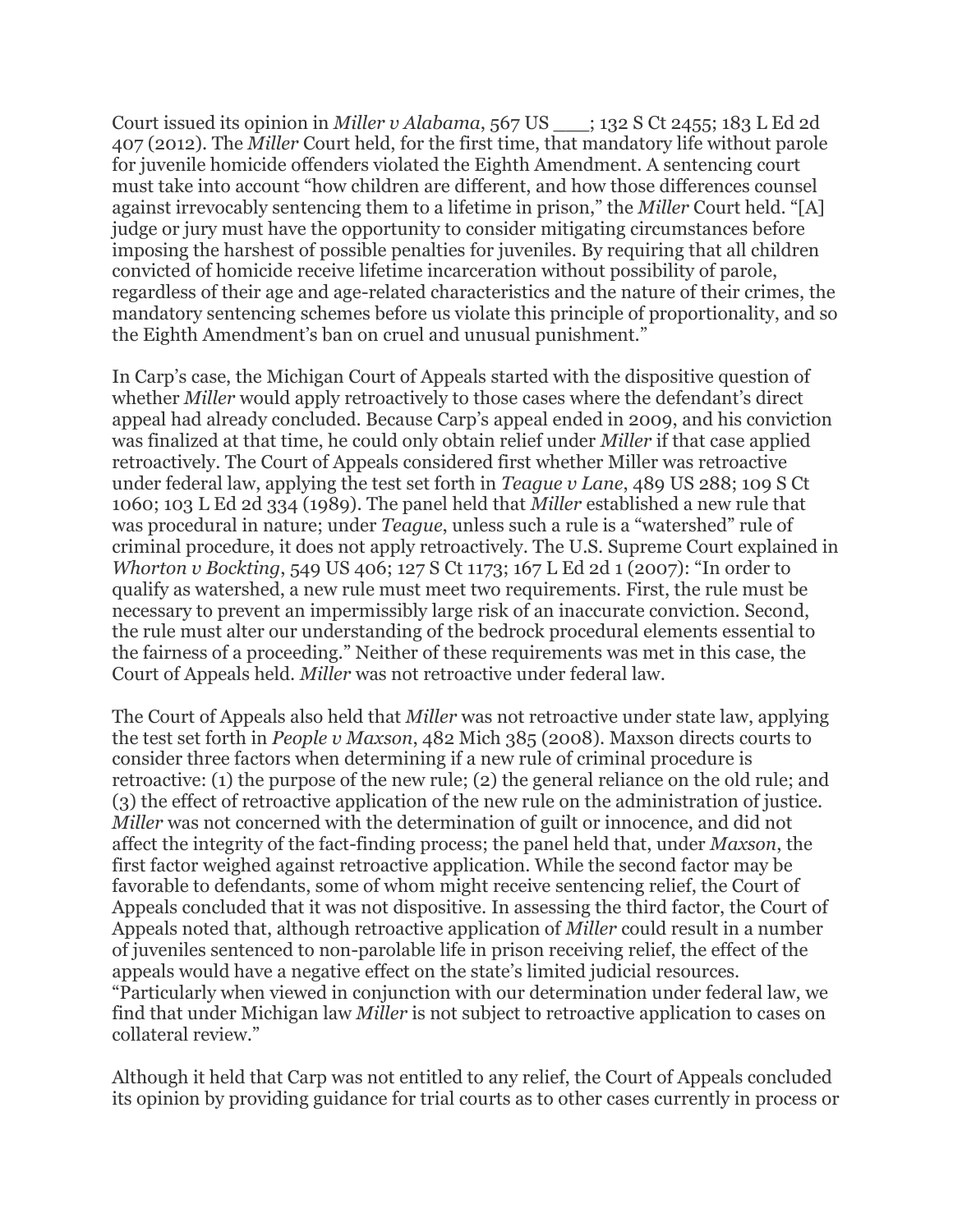on remand following direct appellate review. "When sentencing a juvenile, defined now as an individual below 18 years of age for a homicide offense, the sentencing court must, at the time of sentencing, evaluate and review those characteristics of youth and the circumstances of the offense as delineated in *Miller* and this opinion in determining whether following the imposition of a life sentence the juvenile is to be deemed eligible or not eligible for parole. We further hold that the Parole Board must respect the sentencing court's decision by also providing a meaningful determination and review when parole eligibility arises."

Carp appealed. On November 6, 2013, the Michigan Supreme Court granted leave to appeal, limited to the question "whether *Miller v Alabama*, 567 US \_\_\_; 132 S Ct 2455; 183 L Ed 2d 407 (2012), applies retroactively under federal law, per *Teague v Lane*, 489 US 288; 109 S Ct 1060; 103 L Ed 2d 334 (1989), and/or retroactively under state law, per *People v Maxson*, 482 Mich 385 (2008), to cases that have become final after the expiration of the period for direct review."

## **Summary**

In March 2010, 15-year-old Dakotah Eliason shot and killed his grandfather. After the shooting, Eliason said that he had been contemplating homicide or suicide, and that he shot his grandfather our of "sadness" and "pent up anger," but that he was not angry with his grandfather, but was instead angry with his parents. The police officers who interviewed Eliason remarked on his composure immediately after the shooting and his apparent lack of remorse. At trial, witnesses testified that Eliason had a friend who had recently committed suicide as well as a cousin who was killed in a car accident. Eliason's pet dog had also recently died. Eliason was an honor-roll student who had no prior behavioral problems.

Eliason was convicted by a jury of first-degree premeditated murder and felony firearm. His attorney objected that mandatory life sentences for juveniles were unconstitutional, but the trial court disagreed, and sentenced Eliason to life in prison without the possibility of parole for the murder conviction.

In the Court of Appeals, Eliason raised issues concerning the conduct of his trial and his sentence. The Court of Appeals remanded the case to the trial court for a hearing to determine whether Eliason received ineffective representation from his attorney. The trial court ruled that Eliason was not entitled to a new trial, and the case returned to the Court of Appeals. In a published opinion, the Court of Appeals affirmed Eliason's convictions, but ruled that he was entitled to resentencing.

The Court of Appeals focused on two recent rulings, *Miller v Alabama*, 567 US : 132 S Ct 2455; 183 L Ed 2d 407 (2012), and *People v Carp*, 298 Mich App 472 (2012). In Miller, the United States Supreme Court held for the first time that the mandatory imposition of life without parole on juvenile homicide offenders violated the Eighth Amendment. In *Carp*, the Court of Appeals advised trial courts that the remedy for a *Miller* violation would be a remand to the trial court for consideration of whether a juvenile defendant should be eligible for parole after the imposition of the mandatory life sentence that follows a conviction for first-degree murder.